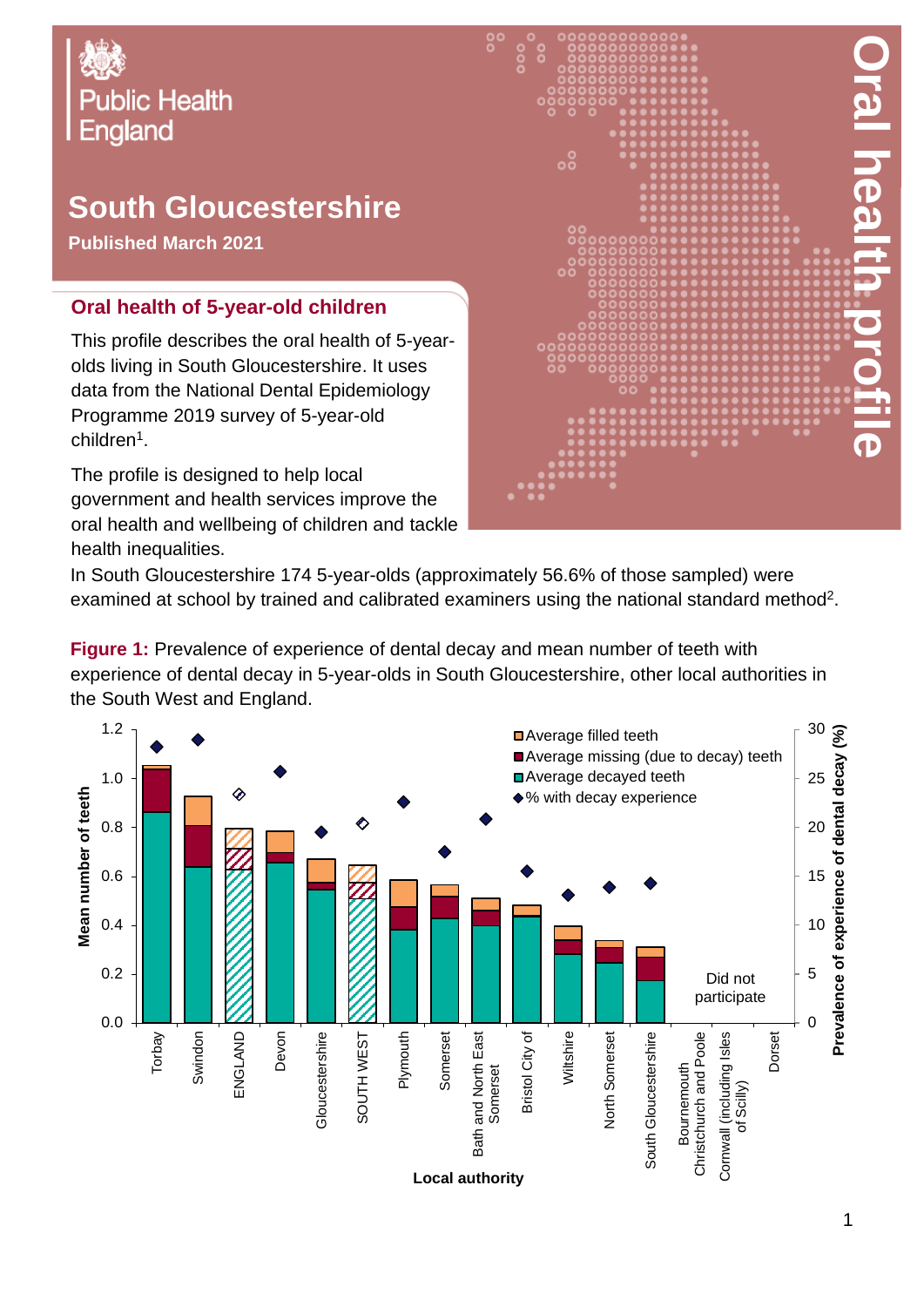**Table 1:** Experience of dental decay in 5-year-olds in South Gloucestershire, other local authorities in the South West and England.

| Local authority                               | Prevalence<br><b>of</b><br>experience<br>of dental<br>decay (%) | Mean number of teeth<br>with experience of<br>dental decay in all<br>examined children<br>n (95% confidence<br>intervals) | Mean number of teeth<br>with experience of<br>dental decay in children<br>with any decay<br>experience<br>n (95% confidence<br>intervals) |  |
|-----------------------------------------------|-----------------------------------------------------------------|---------------------------------------------------------------------------------------------------------------------------|-------------------------------------------------------------------------------------------------------------------------------------------|--|
| Swindon                                       | 28.9                                                            | 0.9<br>$(0.59 - 1.27)$                                                                                                    | 3.2<br>$(2.33 - 4.08)$                                                                                                                    |  |
| Torbay                                        | 28.2                                                            | 3.7<br>1.1<br>$(0.77 - 1.34)$<br>$(3.01 - 4.44)$                                                                          |                                                                                                                                           |  |
| Devon                                         | 25.7                                                            | 0.8<br>3.0<br>$(0.65 - 0.91)$<br>$(2.69 - 3.41)$                                                                          |                                                                                                                                           |  |
| <b>ENGLAND</b>                                | 23.4                                                            | 0.8<br>$(0.78 - 0.81)$                                                                                                    | 3.4<br>$(3.36 - 3.44)$                                                                                                                    |  |
| Plymouth                                      | 22.6                                                            | 0.6<br>$(0.36 - 0.81)$                                                                                                    | 2.6<br>$(1.82 - 3.36)$                                                                                                                    |  |
| <b>Bath and North East</b><br>Somerset        | 20.8                                                            | 0.5<br>$(0.32 - 0.70)$                                                                                                    | 2.5<br>$(1.86 - 3.04)$                                                                                                                    |  |
| <b>SOUTH WEST</b>                             | 20.4                                                            | 0.6<br>$(0.59 - 0.70)$                                                                                                    | 3.2<br>$(2.99 - 3.34)$                                                                                                                    |  |
| Gloucestershire                               | 19.5                                                            | 0.7<br>$(0.56 - 0.78)$                                                                                                    | 3.4<br>$(3.02 - 3.85)$                                                                                                                    |  |
| Somerset                                      | 17.5                                                            | 0.6<br>$(0.47 - 0.66)$                                                                                                    | 3.2<br>$(2.84 - 3.63)$                                                                                                                    |  |
| Bristol, City of                              | 15.5                                                            | 0.5<br>$(0.22 - 0.74)$                                                                                                    | 3.1<br>$(1.91 - 4.31)$                                                                                                                    |  |
| South Gloucestershire                         | 14.3                                                            | 0.3<br>$(0.15 - 0.47)$                                                                                                    | 2.2<br>$(1.36 - 2.99)$                                                                                                                    |  |
| <b>North Somerset</b>                         | 13.9                                                            | 0.3<br>$(0.11 - 0.56)$                                                                                                    | 2.4<br>$(1.77 - 3.09)$                                                                                                                    |  |
| Wiltshire                                     | 13.1                                                            | 0.4<br>$(0.23 - 0.56)$                                                                                                    | 3.0<br>$(2.24 - 3.8)$                                                                                                                     |  |
| Bournemouth,<br><b>Christchurch and Poole</b> | <b>Did Not Participate</b>                                      |                                                                                                                           |                                                                                                                                           |  |
| Cornwall (including Isles<br>of Scilly)       | <b>Did Not Participate</b>                                      |                                                                                                                           |                                                                                                                                           |  |
| <b>Dorset</b>                                 | <b>Did Not Participate</b>                                      |                                                                                                                           |                                                                                                                                           |  |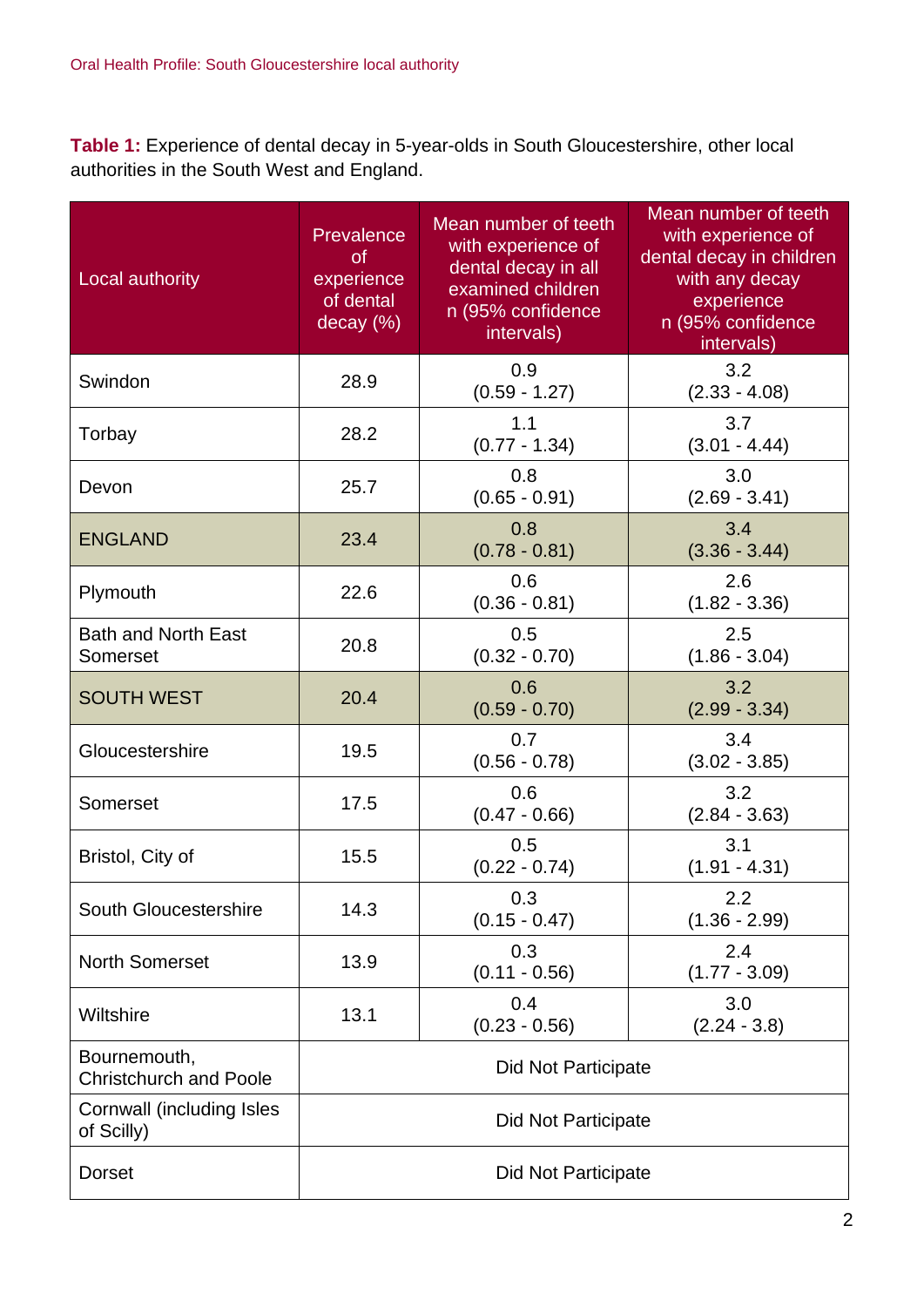**Table 2.** Measures of oral health among 5-year-olds in South Gloucestershire, it's statistical neighbours,<sup>i</sup> the South West and England.

|                                                                                                    | <b>South</b> | <b>Statistical</b><br>neighbour within<br><b>Gloucestershire South West: North</b><br><b>Somerset</b> | <b>Statistical</b><br>neighbour<br>comparator 1:<br>Hampshire | <b>South</b><br><b>West</b> | England |
|----------------------------------------------------------------------------------------------------|--------------|-------------------------------------------------------------------------------------------------------|---------------------------------------------------------------|-----------------------------|---------|
| Prevalence of<br>experience of dental<br>decay                                                     | 14.3%        | 13.9%                                                                                                 | 14.0%                                                         | 20.4%                       | 23.4%   |
| Mean number of teeth<br>with experience of<br>dental decay                                         | 0.3          | 0.3                                                                                                   | 0.4                                                           | 0.6                         | 0.8     |
| Mean number of teeth<br>with experience of<br>decay in those with<br>experience of dental<br>decay | 2.2          | 2.4                                                                                                   | 2.9                                                           | 3.2                         | 3.4     |
| Mean number of<br>decayed teeth in<br>those with experience<br>of dental decay                     | 1.3          | 1.5                                                                                                   | 2.0                                                           | 2.5                         | 2.7     |
| Proportion with active<br>decay                                                                    | 10.7%        | 10.0%                                                                                                 | 10.9%                                                         | 17.3%                       | 20.4%   |
| Proportion with<br>experience of tooth<br>extraction <sup>ii</sup>                                 | 3.6%         | 2.1%                                                                                                  | 1.5%                                                          | 1.9%                        | 2.2%    |
| Proportion with dental<br>abscess                                                                  | 0.0%         | 0.0%                                                                                                  | 0.6%                                                          | 1.0%                        | 1.0%    |
| Proportion with teeth<br>decayed into pulp                                                         | 1.4%         | 0.0%                                                                                                  | 1.7%                                                          | 2.2%                        | 3.3%    |
| Proportion with decay<br>affecting incisorsiii                                                     | 1.7%         | 0.0%                                                                                                  | 2.4%                                                          | 4.0%                        | 5.2%    |
| Proportion with high<br>levels of plaque present<br>on upper front teethiv                         | 0.0%         | 0.0%                                                                                                  | 1.1%                                                          | 1.9%                        | 1.2%    |

<sup>i</sup>generated by the children's services statistical neighbour benchmarking tool, the neighbour within the South West has "Extremely Close" comparator characteristics and the national neighbour 1 has "Extremely Close" comparator characteristics<sup>3</sup>.

ii experience of extraction of one or more teeth on one or more occasions.

iii dental decay involving one or more surfaces of upper anterior teeth.

iv indicative of poor tooth brushing habits.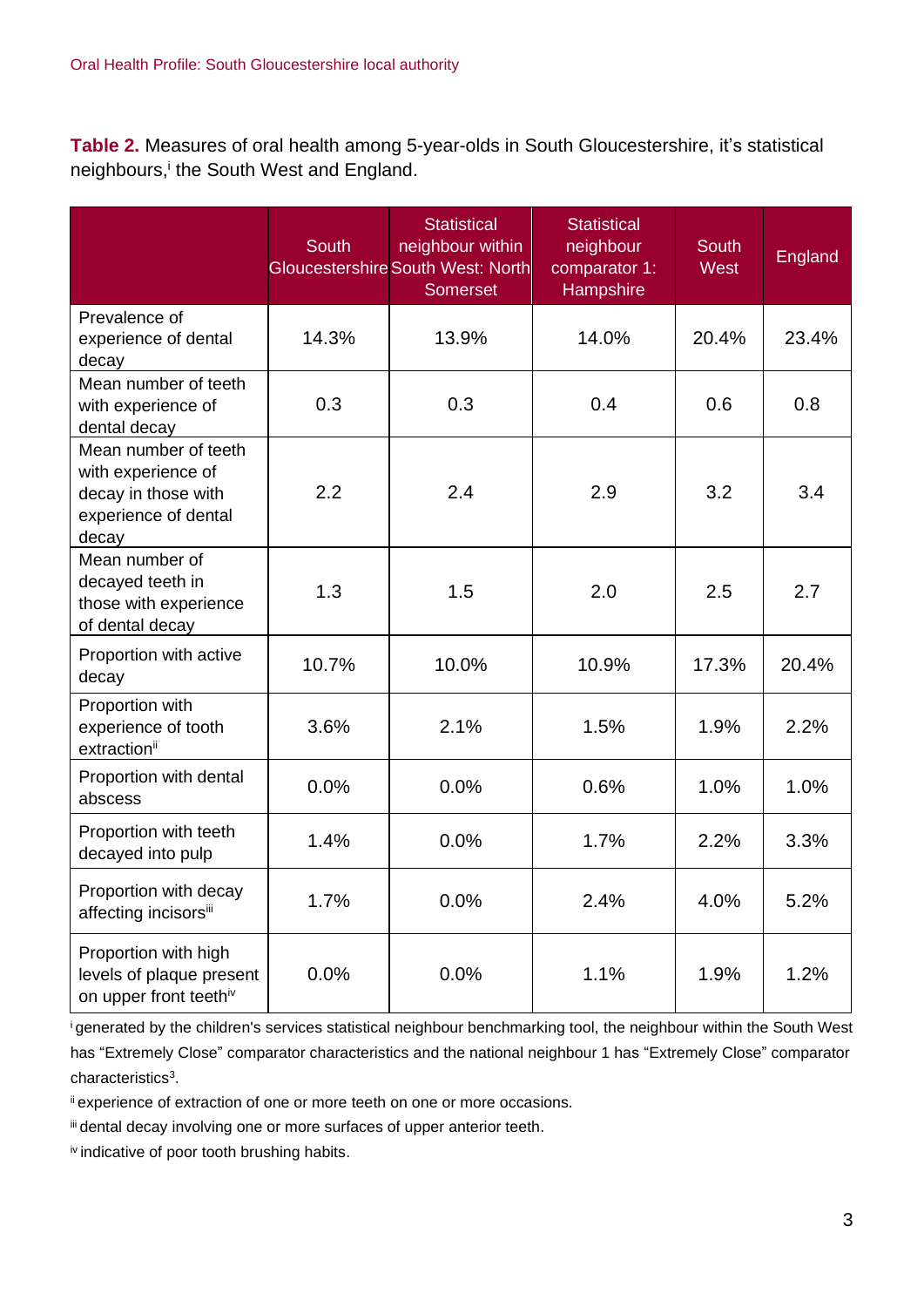**Figure 2:** Prevalence of experience of dental decay in 5-year-olds in South Gloucestershire, by local authority Index of Multiple Deprivation (IMD) 2019 quintiles.



Error bars represent 95% confidence limits

**Figure 3:** Slope index of inequality in the prevalence of experience of dental decay in 5-yearolds in the South West.



Error bars represent 95% confidence limits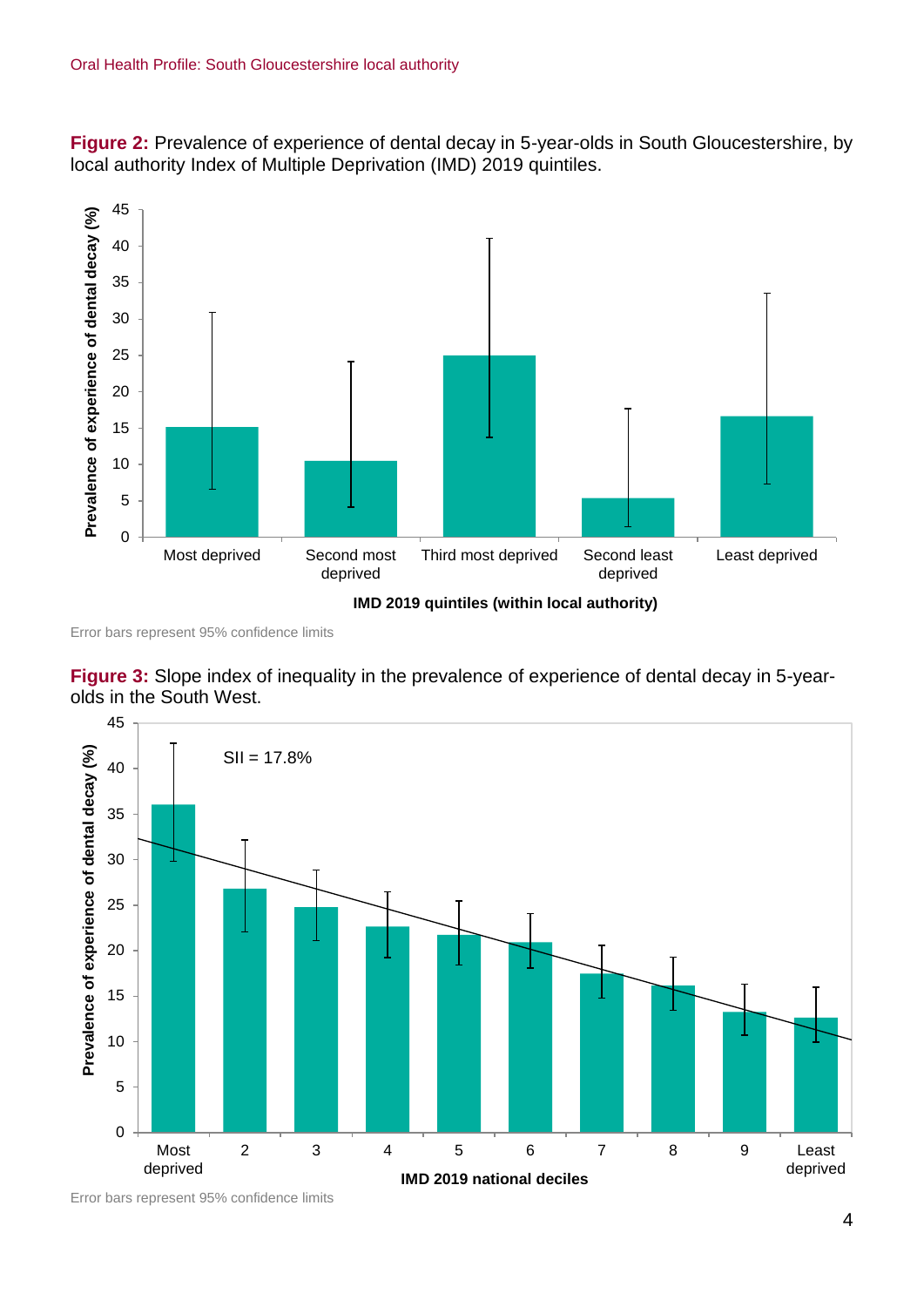**Figure 4:** Prevalence of experience of dental decay in 5-year-olds in South Gloucestershire, the South West and England, by year.



Error bars represent 95% confidence limits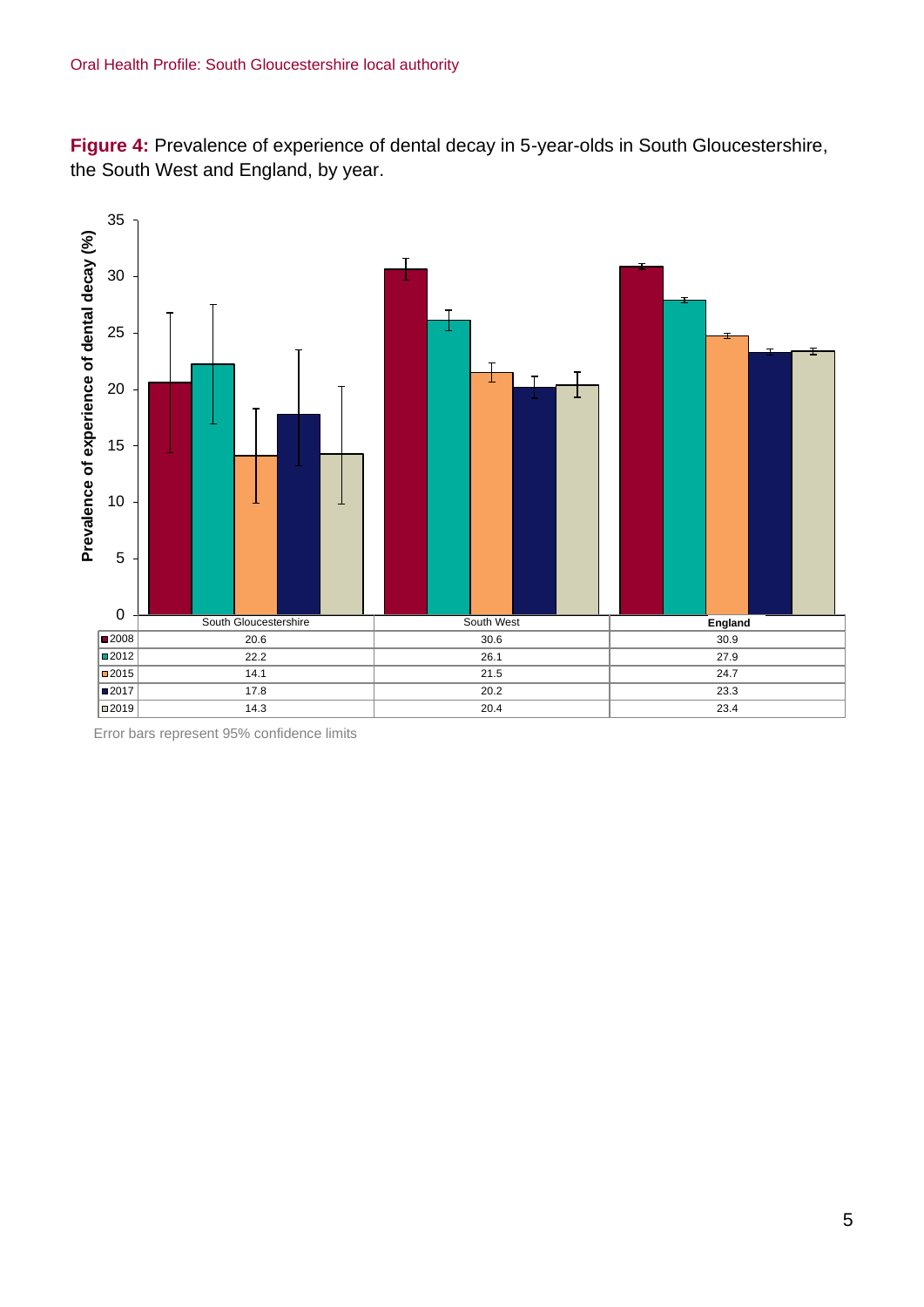**Table 3:** Experience of dental decay in 5-year-olds in the South West, by ethnic group.

| <b>Ethnic group</b>             | Number of<br>children<br>examined<br>(N) | Prevalence of<br>experience of<br>dental decay<br>(% ) | Mean number of teeth<br>with experience of<br>dental decay among<br>children with any<br>experience of dental<br>decay n (95% CI) | Prevalence of<br>dental decay<br>affecting incisors<br>(% ) |
|---------------------------------|------------------------------------------|--------------------------------------------------------|-----------------------------------------------------------------------------------------------------------------------------------|-------------------------------------------------------------|
| Asian / Asian<br><b>British</b> | 135                                      | 42.2                                                   | 4.3<br>$(3.39 - 5.21)$                                                                                                            | 24.4                                                        |
| Black / Black<br><b>British</b> | 53                                       | 24.5                                                   | 2.2<br>$(1.34 - 3.12)$                                                                                                            | 3.8                                                         |
| Mixed                           | 167                                      | 21.6                                                   | 3.7<br>$(2.72 - 4.72)$                                                                                                            | 4.8                                                         |
| Not provided                    | 69                                       | 20.3                                                   | 3.2<br>$(2.14 - 4.29)$                                                                                                            | 5.8                                                         |
| White                           | 4,577                                    | 19.1                                                   | 3.0<br>$(2.85 - 3.21)$                                                                                                            | 3.2                                                         |
| Other ethnic<br>background      | 20                                       | 5.0                                                    | 2.0<br>$(2.0 - 2.0)$                                                                                                              | 0.0                                                         |
| South West                      | 5,021                                    | 20.4                                                   | 3.2<br>$(2.99 - 3.34)$                                                                                                            | 4.0                                                         |

**Figure 5:** Prevalence of experience of dental decay in 5-year-olds in the South West, by ethnic group.



Error bars represent 95% confidence limits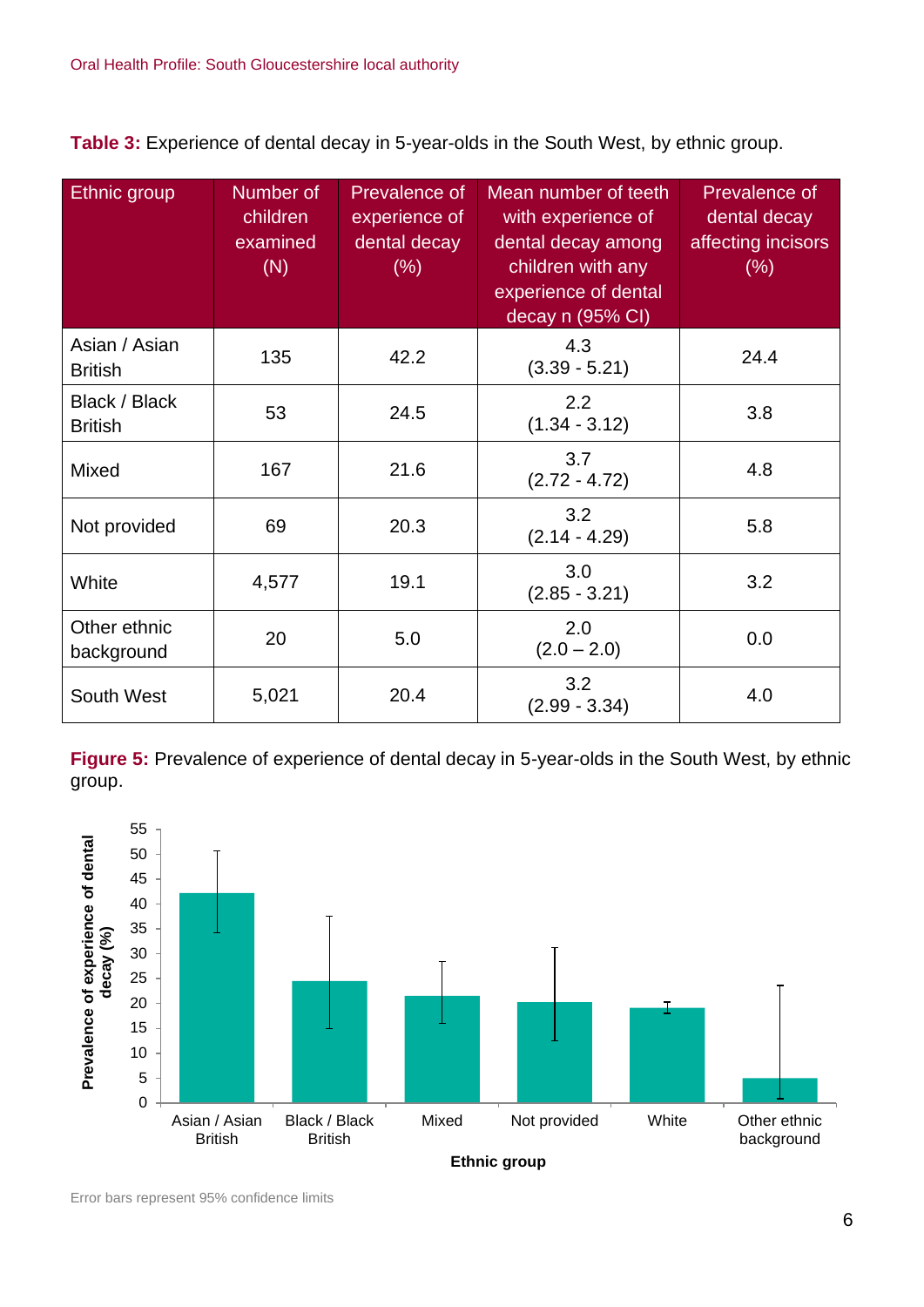## **Summary**

In South Gloucestershire average levels of dental decay are lower than the average for England.

The small sample size means it is not possible to provide information at ward level. Future surveys could be commissioned to provide larger samples to facilitate local analysis. Commissioning High Quality Information to Support Oral Health Improvement: A toolkit about dental epidemiology for local authorities, commissioners and partners is available to support the commissioning of oral health surveys<sup>4</sup>.

Public health interventions can improve child oral health at a local level. Local authorities improving oral health: commissioning better oral health for children and young people is available to support local authorities to commission oral health improvement programmes for children and young people aged up to 19 years<sup>5</sup>.

If further local analysis is required, please contact the national dental public health team: DentalPHIntelligence@phe.gov.uk

## **References**

1. Public Health England (2020). National Dental Epidemiology Programme for England: oral health survey of 5-year-olds 2019 [Online]. Available at: <https://www.gov.uk/government/statistics/oral-health-survey-of-5-year-old-children-2019> [Accessed 29 May 2020].

2. Pine, C.M., Pitts, N.B. and Nugent, Z.J. (1997a). British Association for the Study of Community Dentistry (BASCD) guidance on the statistical aspects of training and calibration of examiners for surveys of child dental health. A BASCD co-ordinated dental epidemiology programme quality standard. Community Dental Health 14 (Supplement 1):18-29.

3. Children's services statistical neighbour benchmarking tool [online]. Available at: [www.gov.uk/government/publications/local-authority-interactive-tool-lait](http://www.gov.uk/government/publications/local-authority-interactive-tool-lait) [Accessed 29 May 2020].

4. Public Health England (2016). Commissioning high quality information to support oral health improvement. A toolkit about dental epidemiology for local authorities, commissioners and partners [Online]. Available at:

[https://assets.publishing.service.gov.uk/government/uploads/system/uploads/attachment\\_data/](https://assets.publishing.service.gov.uk/government/uploads/system/uploads/attachment_data/file/773332/Commissioning_High_Quality_Information_to_Support_Oral_Health_Improvement.pdf) [file/773332/Commissioning\\_High\\_Quality\\_Information\\_to\\_Support\\_Oral\\_Health\\_Improvement.](https://assets.publishing.service.gov.uk/government/uploads/system/uploads/attachment_data/file/773332/Commissioning_High_Quality_Information_to_Support_Oral_Health_Improvement.pdf) [pdf](https://assets.publishing.service.gov.uk/government/uploads/system/uploads/attachment_data/file/773332/Commissioning_High_Quality_Information_to_Support_Oral_Health_Improvement.pdf)